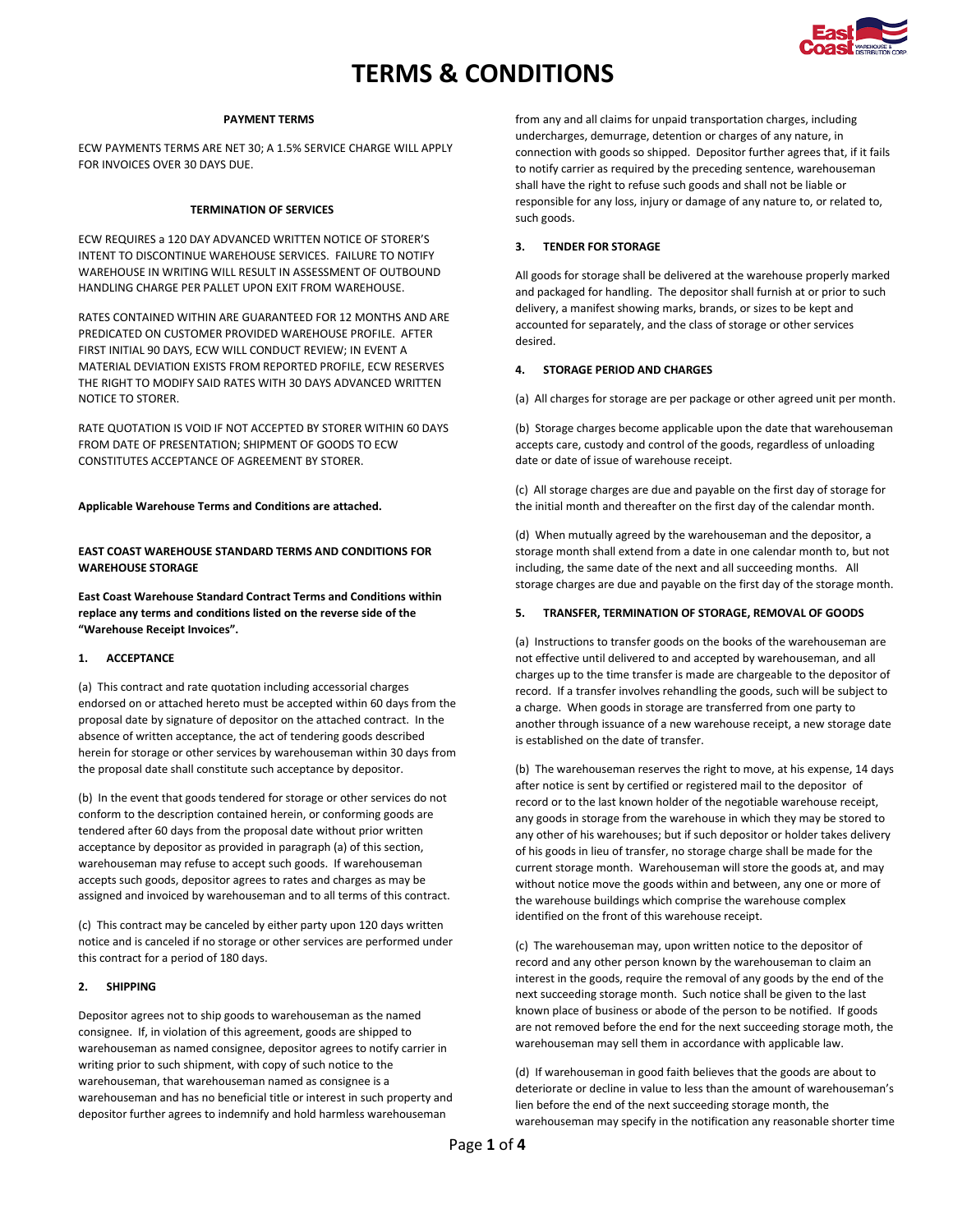

for removal of the goods and in case the goods are not removed, may sell them at public sale held one week after a single advertisement or posting as provided by law.

(e) If as a result of a quality or condition of the goods of which the warehouseman had no notice at the time of deposit the goods are a hazard to other property or to the warehouse or to persons, the warehouseman may sell the goods at public or private sale without advertisement on reasonable notification to all persons known to claim an interest in the goods. If the warehouseman after a reasonable effort is unable to sell the goods he may dispose of them in any lawful manner and shall incur no liability by reason of such disposition. Pending such disposition, sale or return of the goods, the warehouseman may remove the goods from the warehouse and shall incur no liability by reason of such removal.

#### **6. HANDLING**

(a) The handling charge covers the ordinary labor involved in receiving goods at warehouse door, placing goods in storage, and returning goods to warehouse door. Handling charges are due and payable on receipt of goods.

(b) Unless otherwise agreed, labor for unloading and loading goods will be subject to a charge. Additional expense incurred by the warehouseman in receiving and handling damaged goods, and additional expense in unloading from or loading into cars or other vehicles not at warehouse door will be charged to the depositor.

(c) Labor and materials used in loading rail cars or other vehicles are chargeable to the depositor.

(d) When goods are ordered out in quantities less than in which received, the warehouseman may make an additional charge for each order or each item of an order.

(e) The warehouseman shall not be liable for demurrage or detention, delays in unloading inbound cars, trailers or other containers, or delays in obtaining and loading cars, trailers or other containers for outbound shipment unless warehouseman has failed to exercise reasonable care.

### **7. DELIVERY REQUIREMENTS**

(a) No goods shall be delivered or transferred except upon receipt by the warehouseman of complete written instructions. Written instructions shall include, but are not limited to, FAX, EDI, TWX or similar communication, provided warehouseman has no liability when relying on the information contained in the communication as received,. However, when no negotiable receipt is outstanding, goods may be delivered upon instruction by telephone in accordance with a prior written authorization, but the warehousemen shall not be responsible for loss or error occasioned thereby.

(b) When a negotiable receipt has been issued no goods covered by that receipt shall be delivered, or transferred on the books of the warehouseman, unless the receipt, properly endorsed, is surrendered for cancellation, or for endorsement of partial delivery thereon. If a negotiable receipt is lost or destroyed, delivery of goods may be made only upon order of a court of competent jurisdiction and the posting of security approved by the court as provided by law.

(c) When goods are ordered out a reasonable time shall be given the warehouseman to carry out instructions, and if he is unable because of acts of God, war, public enemies, seizure under legal process, strikes,

lockouts, riots and civil commotions, or any reason beyond the warehouseman's control , or because of loss or destruction of goods for which warehouseman is not liable, or because of any other excuse provided by law, the warehouseman shall not be liable for failure to carry out such instructions and goods remaining in storage will continue to be subject to regular storage charges.

## **8. EXTRA SERVICES (SPECIAL SERVICES)**

(a) Warehouse labor required for services other than ordinary handling and storage will be charged to the depositor.

(b) Special services requested by depositor including but not limited to compiling of special stock statements; reporting marked weights, serial numbers or other data from packages; physical check of goods; and handling transit billing will be subject to a charge.

(c) Dunnage, bracing, packing materials or other special supplies, may be provided for the depositor at a charge in addition to the warehouseman's cost.

(d) By prior arrangement, goods may be received or delivered during other than usual business hours, subject to a charge.

(e) Communication expense including postage, teletype, telegram, or telephone will be charged to the depositor if such concern more than normal inventory reporting or if, at the request of the depositor, communications are made by other than regular Unites States Mail.

### **9. BONDED STORAGE**

(a) A charge in addition to regular rates will be made for merchandise in bond.

(b) Where a warehouse receipt covers goods in U.S. Customs bond, such receipt shall be void upon the termination of the storage period fixed by law.

## **10. MINIMUM CHARGES**

(a) A minimum handling charge per lot and a minimum storage charge per lot per month will be made. When a warehouse receipt covers more than one lot or when a lot is in assortment, a minimum charge per mark, brand, or variety will be made.

(b) A minimum monthly charge to one account for storage and/or handling will be made. This charge will apply also to each account when one customer has several accounts, each requiring separate records and billing.

## **11. LIABILITY AND LIMITATION OF DAMAGES**

(a) THE WAREHOUSEMAN SHALL NOT BE LIABLE FOR ANY LOSS OR INJURY TO GOODS STORED HOWEVER CAUSED UNLESS SUCH LOSS OR INJURY RESULTED FROM THE FAILURE BY THE WAREHOUSEMAN TO EXERCISE SUCH CARE IN REGARD TO THEM AS A REASONABLY CAREFUL MAN WOULD EXERCISE UNDER LIKE CIRCUMSTANCES AND WAREHOUSEMAN IS NOT LIABLE FOR DAMAGES WHICH COULD NOT HAVE BEEN AVOIDED BY THE EXERCISE OF SUCH CARE.

(b) GOODS ARE NOT INSURED BY THE WAREHOUSEMAN AGAINST LOSS OR INJURY HOWEVER CAUSED.

(c) In the event of loss, damage or destruction to stored goods for which company is legally liable, CUSTOMER declares that WAREHOUSE's liability for damages shall be limited to the lesser of the following amounts (1) the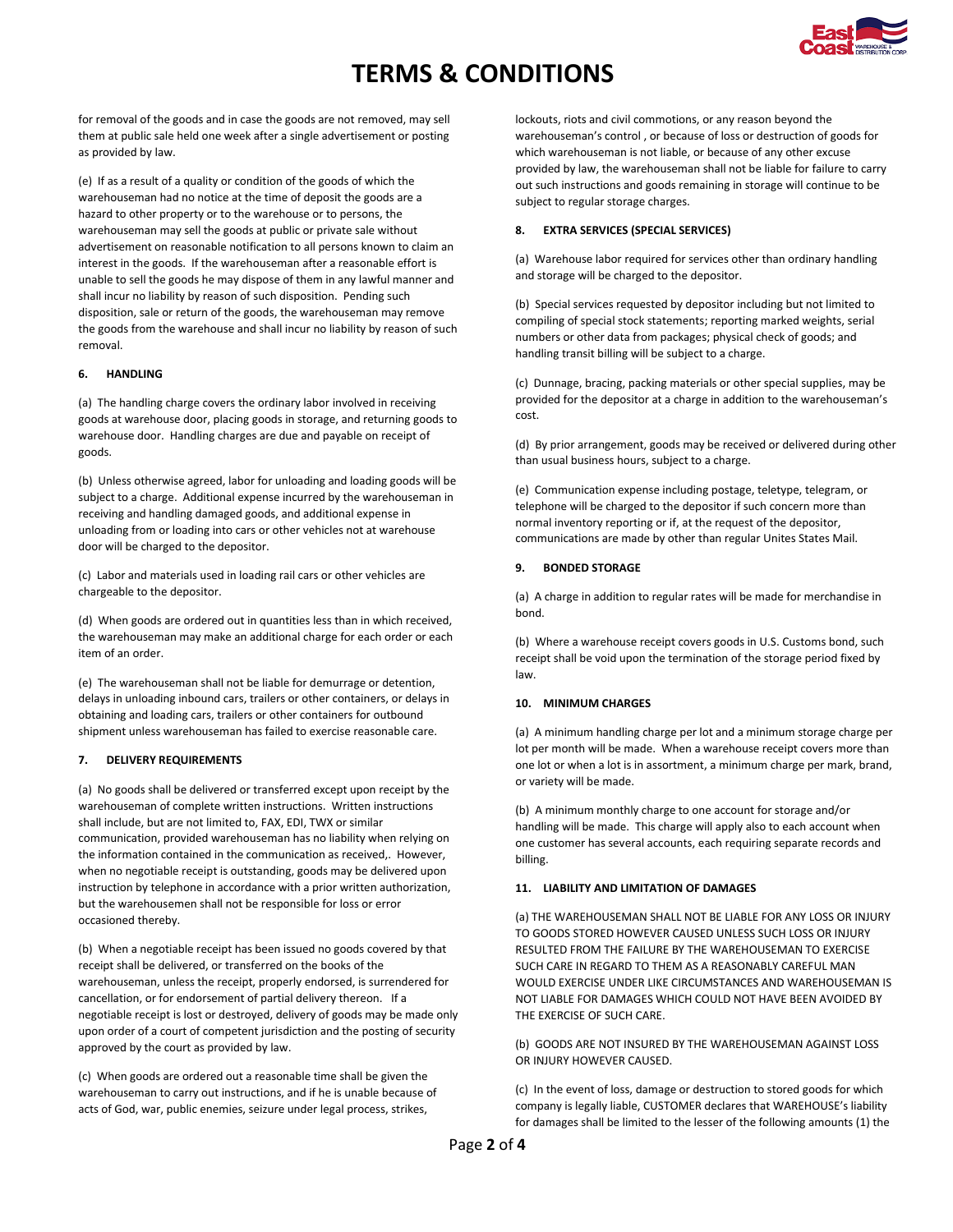

actual cost to CUSTOMER of replacing or reproducing the damaged goods together with transportation costs to warehouse (2) the fair market value of the goods on the date ECW is notified of loss, damage or destruction, or (3) fifty (50) times the monthly storage rate per single-stacked pallet applicable to such lost, damaged or destroyed goods, or (4) \$0.50 per pound net weight of the goods, exclusive of tare, provided, however that within a reasonable time after receipt of this agreement, CUSTOMER may, upon written request, increase contractor's liability in part on all of the goods stored under the agreement, in which case an increased charge will be made based upon such increased valuation: further provided that no such request shall be valid unless made before loss, damage or destruction to any portion of the goods stored under this agreement has occurred. In no event shall WAREHOUSE's liability exceed \$1,000,000.00 in any one occurrence.

(d) WHERE LOSS OR INJURY OCCURS TO STORED GOODS, FOR WHICH THE WAREHOUSEMAN IS NOT LIABLE, THE DEPOSITOR SHALL BE RESPONSIBLE FOR THE COST OF REMOVING AND DISPOSING OF SUCH GOODS AND THE COST OF ANY ENVIRONMENTAL CLEAN UP AND SITE REMEDIATION RESULTING FROM THE LOSS OF INJURY TO THE GOODS.

(e) THE DEPOSITOR DECLARES THAT SOME AMOUNT OF DAMAGE IS INEVITABLE IN AN OPERATION OF THIS SIZE. THE DEPOSITOR AGREES TO GRANT THE WAREHOUSE AN ANNUAL DAMAGE ALLOWANCE EQUAL TO 5/10TH OF 1% OF TOTAL CASES HANDLED PER CONTRACT YEAR. ANY AMOUNTS ABOVE THIS THRESHOLD ARE SUBJECT TO TERMS AND CONDITIONS OF THIS AGREEMENT, INCLUDING BUT NOT LIMITED TO SECTION 11(C) ABOVE.

### **12. NOTICE OF CLAIM AND FILING OF SUIT**

(a) Claims by the depositor and all other persons must be presented in writing to the warehouseman within a reasonable time, and in no event longer than either 30 days after delivery of the goods by the warehouseman or 60 days after depositor of record or the last known holder of a negotiable warehouse receipt is notified by the warehouseman that loss or injury to part or all of the goods has occurred, whichever time is shorter.

(b) No action may be maintained by the depositor or others against the warehouseman for loss or injury to goods stored unless timely written claim has been given as provided in paragraph (a) of this section and unless such action is commenced either within nine (9) months after date of delivery by warehouseman or within nine (9) months after depositor of record or the last known holder of a negotiable warehouse receipt is notified that loss or injury to part or all of the goods has occurred, whichever item is shorter.

(c) When goods have not been delivered, notice may be given of known loss or injury to the goods by mailing of a registered or certified letter to the depositor of record or to the last known holder of a negotiable warehouse receipt. Time limitations for presentation of claim in writing and maintaining of action after notice begin on the date of mailing of such notice by warehouseman.

(d) ECW ASSUMES NO LIABILITY FOR VENDOR CHARGE BACKS, OFFSETS, OR INVOICE DEDUCTIONS UNLESS PREVIOUSLY AGREED TO IN WRITING BY BOTH PARTIES.

#### **13. LIABILITY FOR CONSEQUENTIAL DAMAGES**

Warehouseman shall not be liable for any loss of profit or special, indirect, or consequential damages of any kind.

## **14. LIABILITY FOR MISSHIPMENT**

If warehouseman negligently mis-ships goods, the warehouseman shall pay the reasonable transportation charges incurred to return the mis-shipped goods to the warehouse. If the consignee fails to return the goods, warehouseman's maximum liability shall be for the lost or damaged goods as specified in Section 11 above, and warehouseman shall have no liability for damages due to the consignee's acceptance or use of the goods whether such goods be those of the depositor or another.

## **15. MYSTERIOUS DISAPPEARANCE**

Warehouse shall not be liable for loss of goods due to inventory shortage or unexplained or mysterious disappearance of goods unless Depositor establishes such loss occurred because of Warehouse's failure to exercise reasonable care. In any event, Warehouseman's liability for loss of goods due to inventory shortage or unexplained or mysterious disappearance of goods shall be limited as stated in Section 11 above. Any presumption of conversion imposed by law shall not apply to such loss and a claim by depositor of conversion must be established by affirmative evidence that the warehouseman converted the goods to the warehouseman's own use.

WAREHOUSE and CUSTOMER agree that some amount of inventory shrinkage due to damage and misplacement is inevitable in an operation of this size. CUSTOMER agrees to grant WAREHOUSE an annual inventory shortage allowance equal to 5/10th of 1% OF TOTAL CASES HANDLED PER CONTRACT YEAR. Any amounts above this amount are subject the terms and conditions of this agreement, including but not limited to Section 11(C) above.

#### **16. RIGHT TO STORE GOODS**

Depositor represents and warrants that depositor is lawfully possessed of the goods and has the right and authority to store them with warehouseman. Depositor agrees to indemnify and hold harmless the warehouseman from all loss, cost and expense (including reasonable attorneys' fees) which warehouseman pays or incurs as a result of any dispute or litigation, whether instituted by warehouseman or others, respecting depositor's right, title or interest in the goods. Such amounts shall be charges in relation to the goods and subject to warehouseman's lien.

#### **17. ACCURATE INFORMATION**

Depositor will provide warehouseman with information concerning the stored goods which is accurate, complete and sufficient to allow warehouseman to comply with all laws and regulations concerning the storage, handling and transporting of the stored goods. Depositor will indemnify and hold warehouseman harmless from all loss, cost, penalty and expense (including reasonable attorneys' fees) which warehouseman pays or incurs as a result of depositor failing to fully discharge this obligation.

### **18. SEVERABILITY and WAIVER**

(a) If any provision of this receipt or any application thereof, should be construed or held to be void, invalid or unenforceable, by order, decree or judgment of a court of competent jurisdiction, the remaining provisions of this receipt shall not be affected thereby but shall remain in full force and effect.

(b) Warehouseman's failure to require strict compliance with any provision of the Warehouse Receipt shall not constitute a waiver or